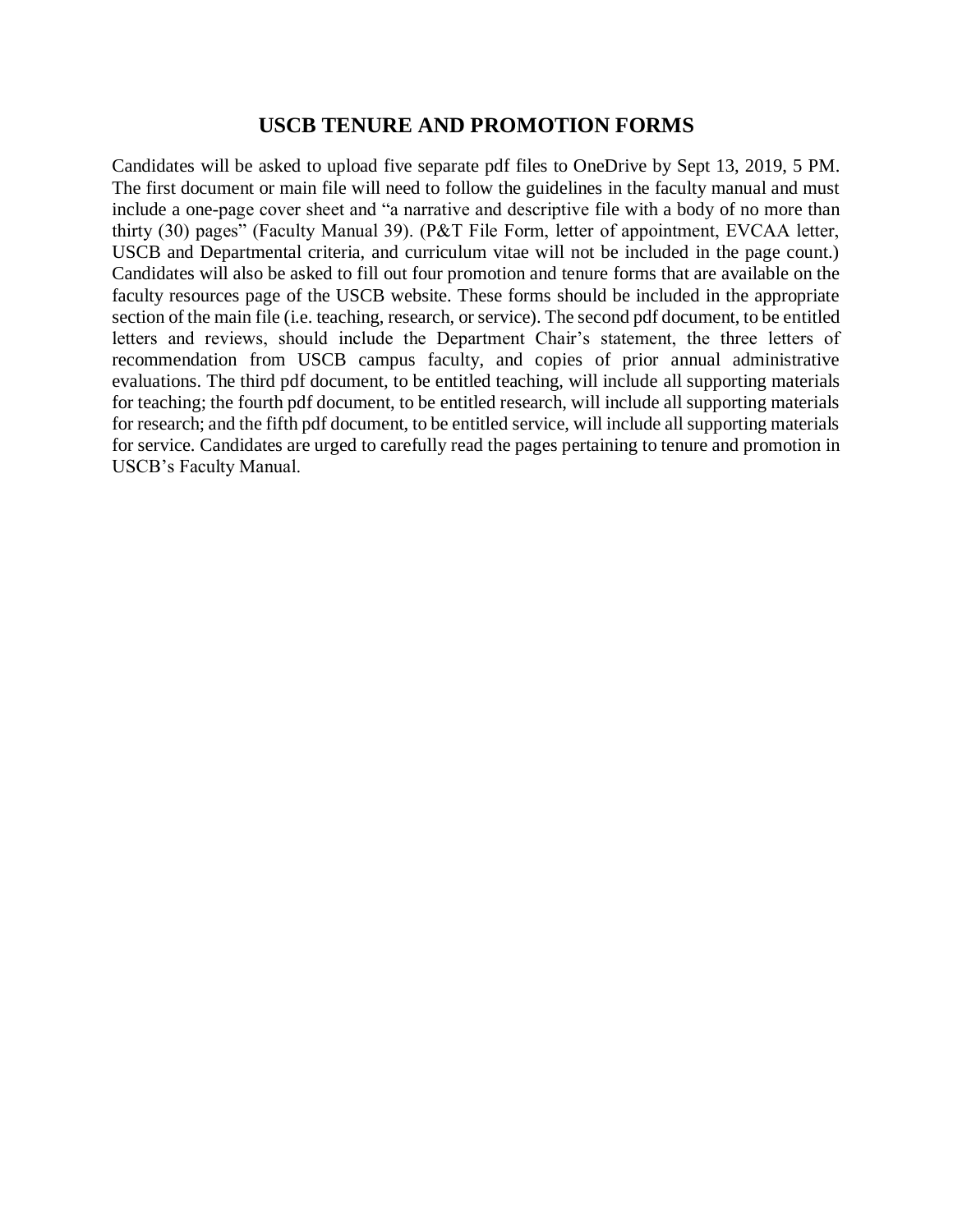## **UNIVERSITY OF SOUTH CAROLINA BEAUFORT TENURE AND PROMOTION FILE FORM**

**Name:**

**Rank:**

**Department:**

**Hire Date:**

**Date of Present Rank:**

**Seeking (Tenure, Promotion, or Tenure and Promotion):**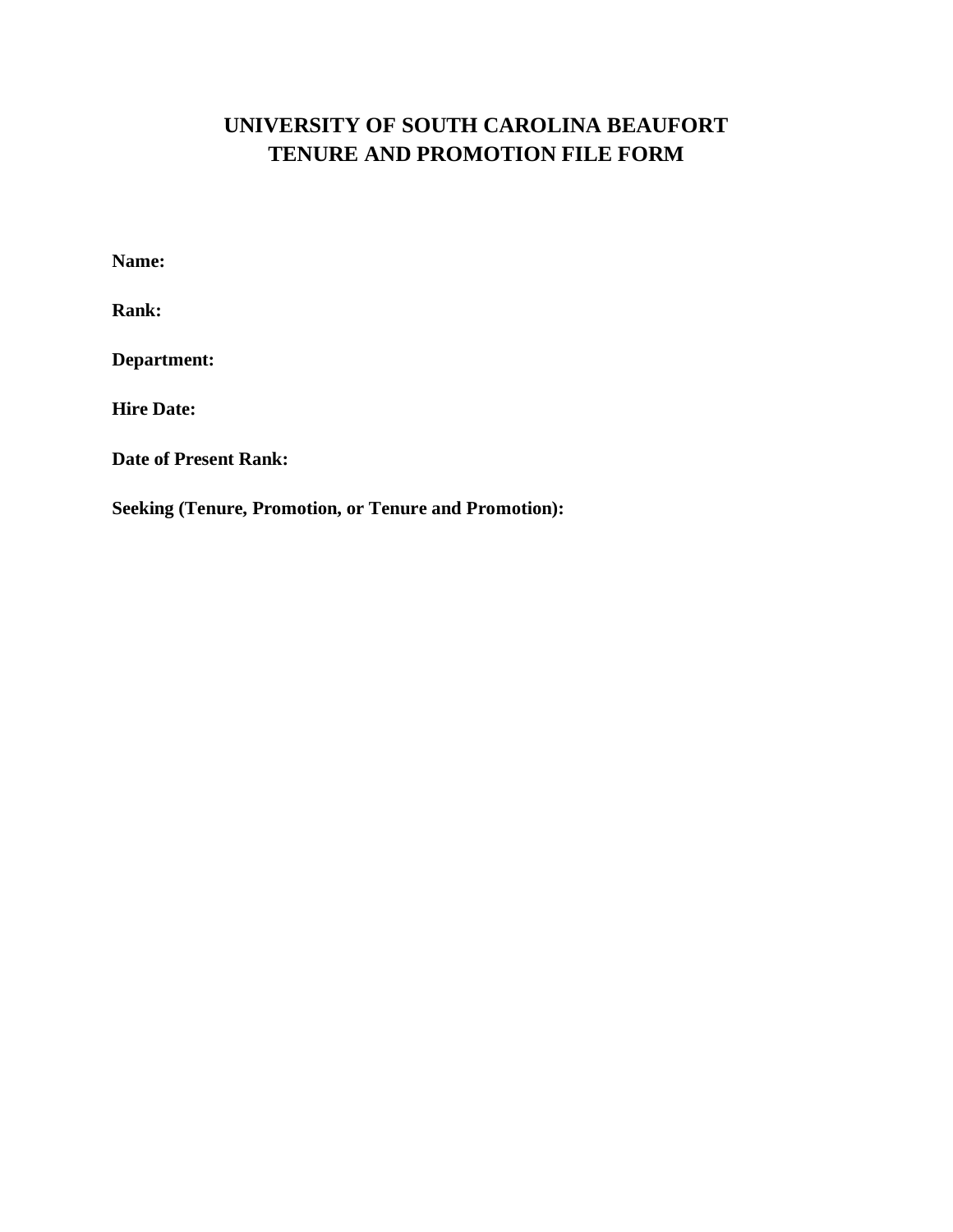The candidate's sections devoted to teaching, research and service, should begin with summary charts that allow readers to gain at a glance some numerical measure of a candidate's productivity. It goes without saying that candidates should provide additional details about their accomplishments after these charts. Candidates are encouraged to review the EVALUATION CRITERIA in the FACULTY MANUAL for specific suggestions about what types of material to include in these sections. Candidates should feel free to modify the following charts to best highlight their specific accomplishments.

|                                    |                  |                     | <b>Enrollments by Term</b> |              |                |              |                |                  |                |                          |                               |                  |
|------------------------------------|------------------|---------------------|----------------------------|--------------|----------------|--------------|----------------|------------------|----------------|--------------------------|-------------------------------|------------------|
| <b>Course</b><br><b>Designator</b> | Hours<br>Contact | <b>Course Title</b> | Spring<br>$\bullet$<br>201 | Fall<br>2018 | Spring<br>2018 | Fall<br>2017 | Spring<br>2017 | <b>2016 Fall</b> | Spring<br>2016 | Fall<br><b>In</b><br>201 | Spring<br>$\mathbf{u}$<br>201 | <b>2014 Fall</b> |
|                                    |                  |                     |                            |              |                |              |                |                  |                |                          |                               |                  |
|                                    |                  |                     |                            |              |                |              |                |                  |                |                          |                               |                  |
|                                    |                  |                     |                            |              |                |              |                |                  |                |                          |                               |                  |
|                                    |                  |                     |                            |              |                |              |                |                  |                |                          |                               |                  |
|                                    |                  |                     |                            |              |                |              |                |                  |                |                          |                               |                  |
|                                    |                  |                     |                            |              |                |              |                |                  |                |                          |                               |                  |
|                                    |                  |                     |                            |              |                |              |                |                  |                |                          |                               |                  |

| <b>Ouestions</b>                                                                | Very<br>Satisf | <b>Satisfied</b> | <b>Dissatisfied</b> | ಕ<br><b>Dissatisfi</b><br>Very | Missing       |
|---------------------------------------------------------------------------------|----------------|------------------|---------------------|--------------------------------|---------------|
| 1. The instructor clearly stated the instructional objectives of the course     | $\%$           | $\%$             | $\%$                | $\frac{0}{0}$                  | $\frac{0}{0}$ |
| 2. The instructor was prepared to teach this course.                            | $\%$           | $\%$             | $\%$                | $\frac{0}{0}$                  | $\%$          |
| 3. Instructor clearly stated method by which grades would be determined.        | $\%$           | $\frac{0}{0}$    | $\%$                | $\frac{0}{0}$                  | $\%$          |
| 4. The instructor clearly explained any special requirements of attendance.     | $\%$           | $\frac{0}{0}$    | $\%$                | $\frac{0}{0}$                  | $\frac{0}{0}$ |
| 5. The instructor regularly taught the class for the scheduled time.            | $\%$           | $\%$             | $\%$                | $\frac{0}{0}$                  | $\%$          |
| 6. The instructor regularly met the class as scheduled.                         | $\%$           | $\frac{0}{0}$    | $\frac{0}{0}$       | $\frac{0}{0}$                  | $\%$          |
| 7. Instructor graded and returned student's written work in a timely manner.    | $\%$           | $\frac{0}{0}$    | $\%$                | $\frac{0}{0}$                  | $\%$          |
| 8. Instructor exhibited an ability to articulate & communicate material.        | $\%$           | $\frac{0}{0}$    | $\%$                | $\frac{0}{0}$                  | $\%$          |
| 9. The instructor created an atmosphere that stimulated me to want to learn.    | $\%$           | $\%$             | $\%$                | $\frac{0}{0}$                  | $\frac{0}{0}$ |
| 10. I would rate this professor as an effective teacher.                        | $\%$           | $\%$             | $\%$                | $\frac{0}{0}$                  | $\%$          |
| 11. This class/laboratory time was valuable to my education.                    | $\%$           | $\frac{0}{0}$    | $\%$                | $\frac{0}{0}$                  | $\%$          |
| 12. I would recommend the course to other students.                             | $\%$           | $\frac{0}{0}$    | $\%$                | $\frac{0}{0}$                  | $\%$          |
| 13. Satisfaction with the availability of the instructor outside the classroom. | $\%$           | $\frac{0}{0}$    | $\frac{0}{0}$       | $\frac{0}{0}$                  | $\%$          |
| <b>TOTAL</b>                                                                    |                |                  |                     |                                |               |
|                                                                                 | $\%$           | $\frac{0}{0}$    | $\frac{0}{0}$       | %                              | $\frac{0}{0}$ |